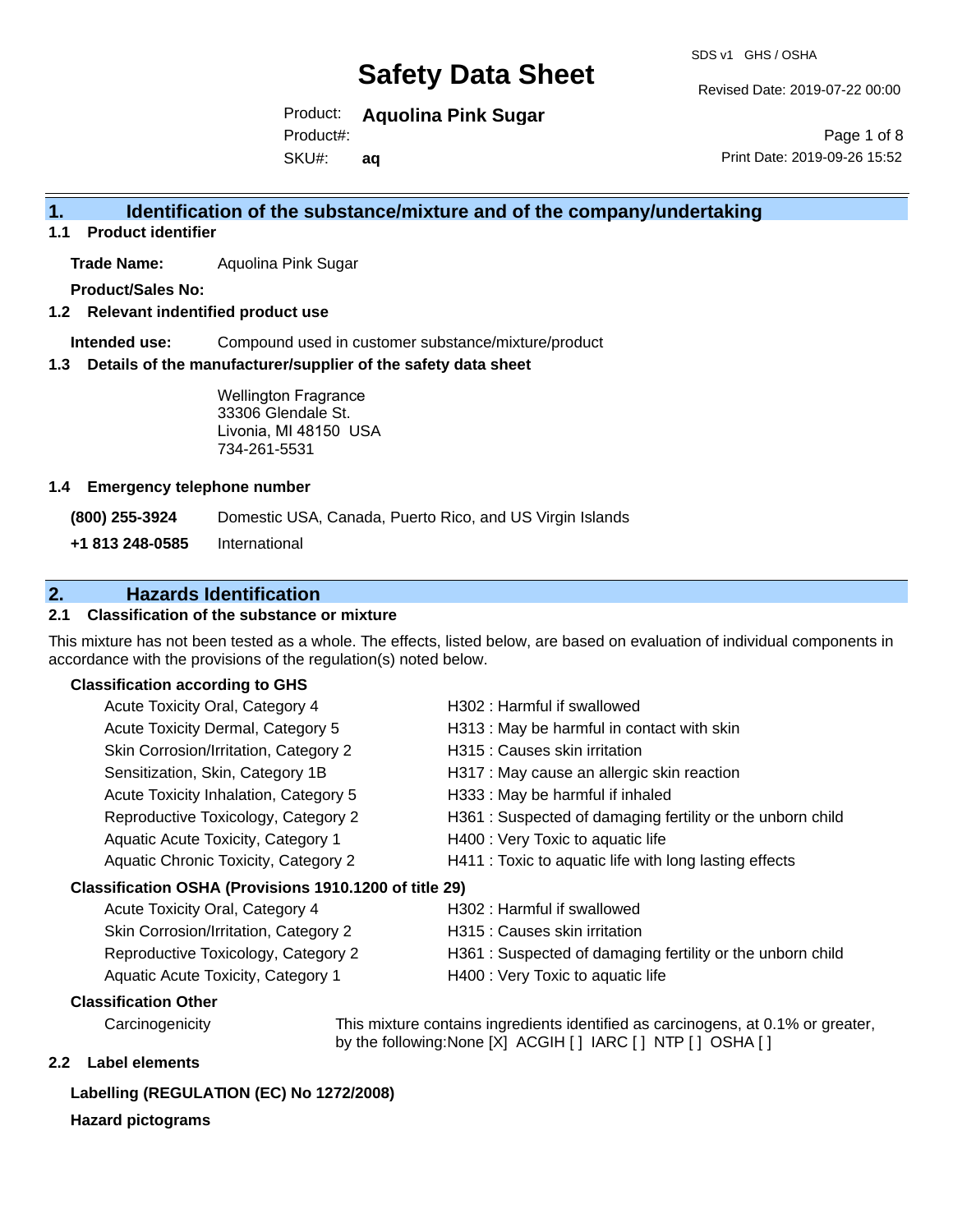#### Revised Date: 2019-07-22 00:00

Print Date: 2019-09-26 15:52

Page 2 of 8

# Product: **Aquolina Pink Sugar**

SKU#: **aq**





## **Signal Word: Warning**

#### **Hazard statments**

| H302             | Harmful if swallowed                                |
|------------------|-----------------------------------------------------|
| H313             | May be harmful in contact with skin                 |
| H315             | Causes skin irritation                              |
| H317             | May cause an allergic skin reaction                 |
| H333             | May be harmful if inhaled                           |
| H <sub>361</sub> | Suspected of damaging fertility or the unborn child |
| H400             | Very Toxic to aquatic life                          |
| H411             | Toxic to aquatic life with long lasting effects     |
|                  |                                                     |

#### **Precautionary Statements**

#### **Prevention:**

| P <sub>201</sub> | Obtain special instructions before use                                   |
|------------------|--------------------------------------------------------------------------|
| P202             | Do not handle until all safety precautions have been read and understood |
| P <sub>264</sub> | Wash hands thoroughly after handling                                     |
| P270             | Do not eat, drink or smoke when using this product                       |
| P <sub>272</sub> | Contaminated work clothing should not be allowed out of the workplace    |
| P273             | Avoid release to the environment                                         |
| P <sub>281</sub> | Use personal protective equipment as required                            |

### **Response:**

| P301 + P312 + P330 | IF SWALLOWED: Call a POISON CENTER or doctor/physician if you feel unwell Rinse<br>mouth |
|--------------------|------------------------------------------------------------------------------------------|
| P302 + P352        | IF ON SKIN: Wash with soap and water                                                     |
| P304 + P312        | IF INHALED: Call a POISON CENTER or doctor/physician if you feel unwell                  |
| P308 + P313        | IF exposed or concerned: Get medical advice/attention                                    |
| P333 + P313        | If skin irritation or a rash occurs: Get medical advice/attention                        |
| P362               | Take off contaminated clothing and wash before reuse                                     |
| P363               | Wash contaminated clothing before reuse                                                  |
| P391               | <b>Collect Spillage</b>                                                                  |
|                    |                                                                                          |

**2.3 Other Hazards**

### **no data available**

# **3. Composition/Information on Ingredients**

### **3.1 Mixtures**

This product is a complex mixture of ingredients, which contains among others the following substance(s), presenting a health or environmental hazard within the meaning of the UN Globally Harmonized System of Classification and Labeling of Chemicals (GHS):

| CAS#       | EC# | Conc. |                           |
|------------|-----|-------|---------------------------|
| Ingredient |     | Range | <b>GHS Classification</b> |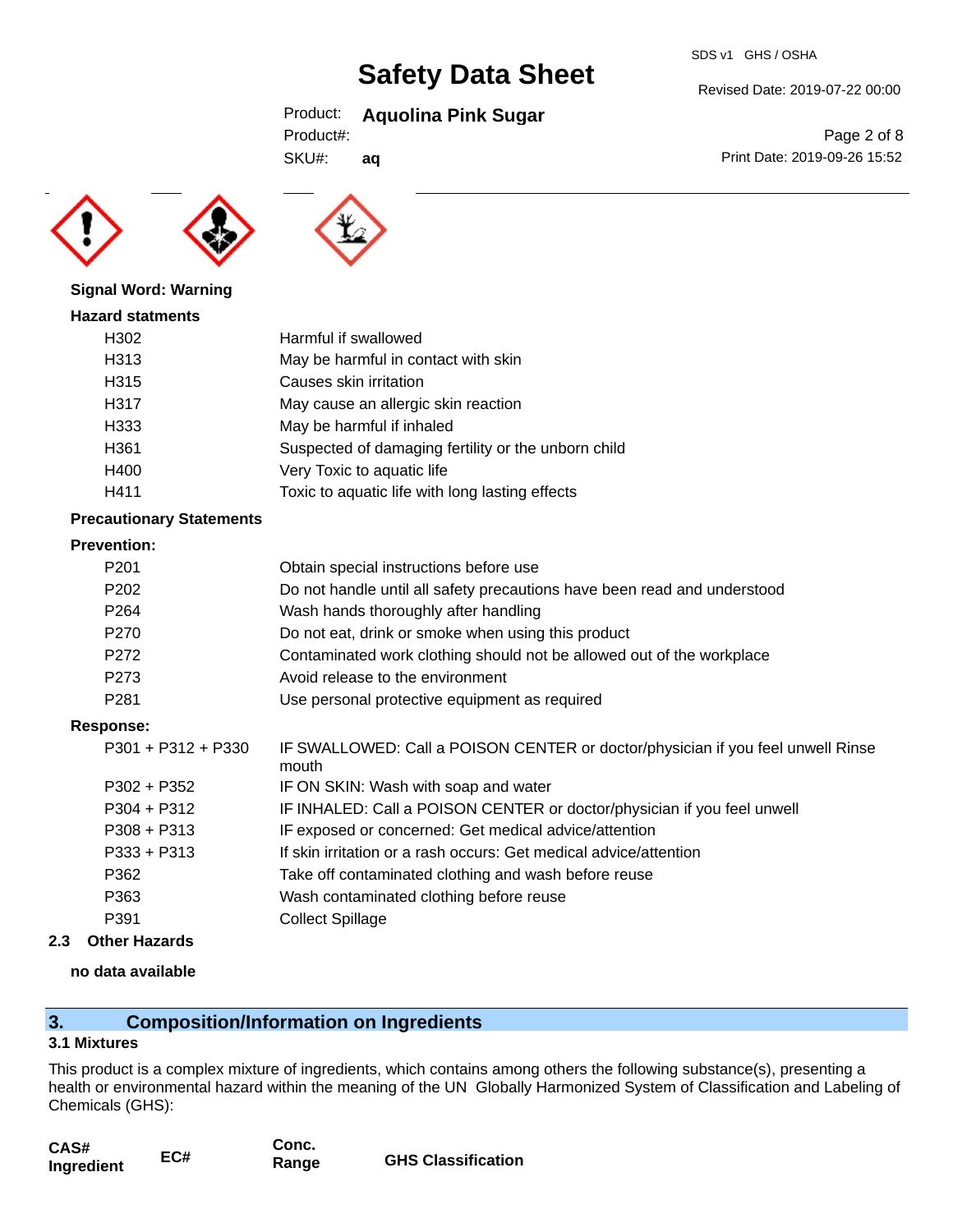SDS v1 GHS / OSHA

Revised Date: 2019-07-22 00:00

# Product: **Aquolina Pink Sugar**

Product#:

SKU#: **aq**

Page 3 of 8 Print Date: 2019-09-26 15:52

| CAS#<br>Ingredient                 | EC#                                                      | Conc.<br>Range | <b>GHS Classification</b>           |
|------------------------------------|----------------------------------------------------------|----------------|-------------------------------------|
| 120-51-4                           | 204-402-9                                                | 40 - 50 %      | H302; H313; H400; H411              |
| <b>Benzyl Benzoate</b>             |                                                          |                |                                     |
| 101-86-0                           | 202-983-3                                                | $5 - 10%$      | H303; H316; H317; H400; H411        |
|                                    | Hexyl cinnamaldehyde                                     |                |                                     |
| 121-32-4                           | 204-464-7                                                | $5 - 10%$      | H303; H320; H402                    |
|                                    | 3-Ethoxy-4-hydroxybenzaldehyde                           |                |                                     |
| 1222-05-5                          | 214-946-9                                                | $5 - 10%$      | H316; H400; H410                    |
|                                    | Hexamethylindanopyran                                    |                |                                     |
| 4940-11-8                          | 225-582-5                                                | $5 - 10%$      | H302; H401                          |
| <b>Ethyl Maltol</b>                |                                                          |                |                                     |
| 105-95-3                           | 203-347-8                                                | $5 - 10%$      | H401                                |
| Ethylene brassylate                |                                                          |                |                                     |
| 80-54-6                            | 201-289-8                                                | $2 - 5%$       | H227; H302; H315; H317; H361; H401; |
| <b>Butylphenyl Methylpropional</b> |                                                          |                | H412                                |
| 5989-27-5                          | 227-813-5                                                | $2 - 5%$       | H226; H304; H315; H317; H400; H410  |
| Limonene                           |                                                          |                |                                     |
| 10339-55-6                         | 233-732-6                                                | $2 - 5%$       | H227; H303; H315; H319; H402        |
| <b>Ethyl Linalool</b>              |                                                          |                |                                     |
| 121-33-5                           | 204-465-2                                                | $2 - 5%$       | H303; H319                          |
| vanillin                           |                                                          |                |                                     |
| 24851-98-7                         | 246-495-9                                                | $1 - 2%$       | H402                                |
|                                    | Methyldihydrojasmonate                                   |                |                                     |
| $91 - 64 - 5$                      | 202-086-7                                                | $1 - 2%$       | H302; H317; H402                    |
| Coumarin                           |                                                          |                |                                     |
| 115-95-7                           | 204-116-4                                                | $1 - 2%$       | H227; H315; H317; H320; H402        |
| <b>Linalyl Acetate</b>             |                                                          |                |                                     |
| 128-37-0                           | 204-881-4                                                | $1 - 2%$       | H316; H400; H410                    |
|                                    | <b>Butylated hydroxytoluene</b>                          |                |                                     |
|                                    | See Section 16 for full text of GHS classification codes |                |                                     |

See Section 16 for full text of GHS classification codes which where not shown in section 2 Total Hydrocarbon Content (%  $w/w$ ) = 3.41

# **4. First Aid Measures**

# **4.1 Description of first aid measures**

| Inhalation:           | Remove from exposure site to fresh air and keep at rest.<br>Obtain medical advice.                            |
|-----------------------|---------------------------------------------------------------------------------------------------------------|
| Eye Exposure:         | Flush immediately with water for at least 15 minutes.<br>Contact physician if symptoms persist.               |
| <b>Skin Exposure:</b> | Remove contaminated clothes. Wash thoroughly with water (and soap).<br>Contact physician if symptoms persist. |
| Ingestion:            | Rinse mouth with water and obtain medical advice.                                                             |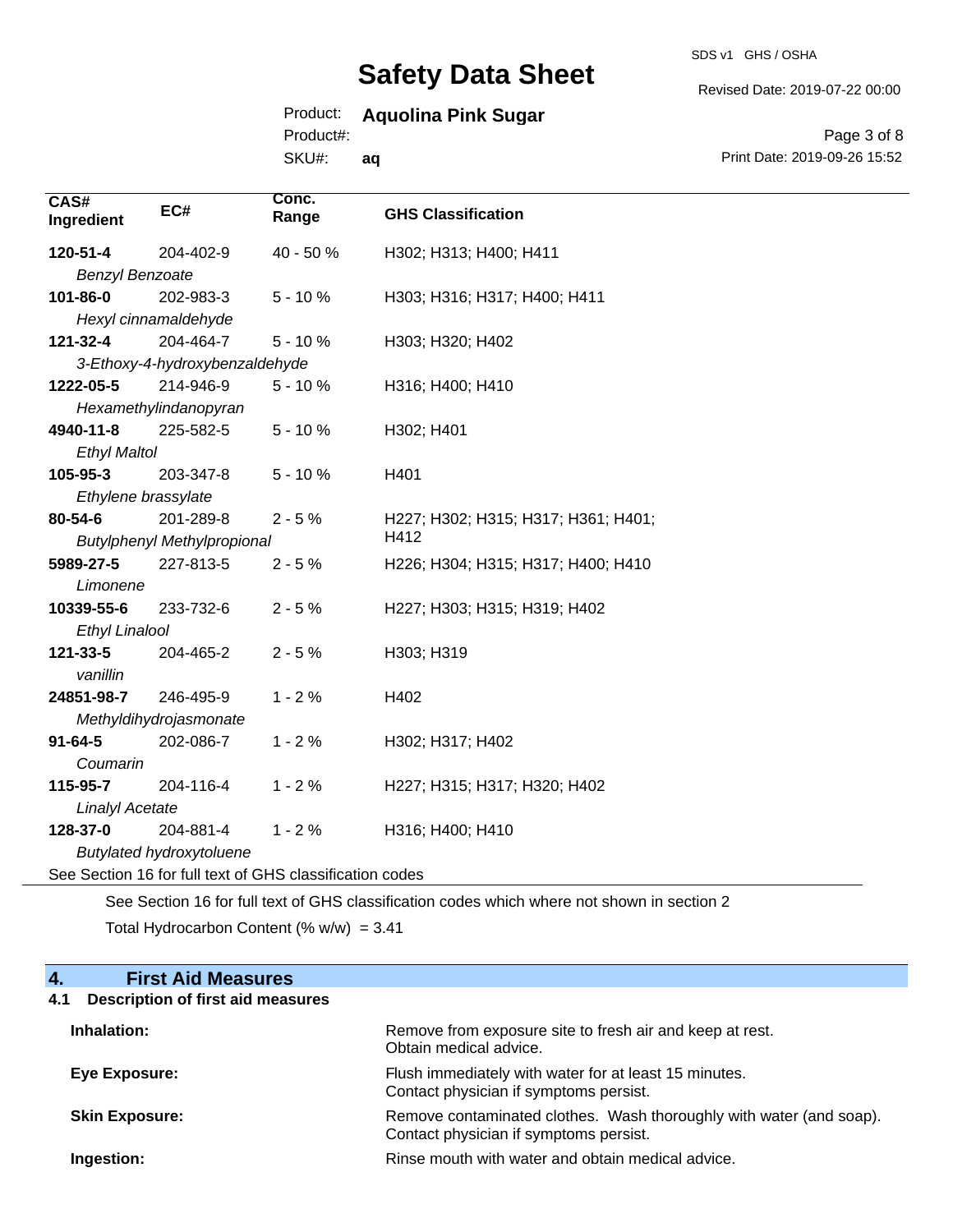SDS v1 GHS / OSHA

Revised Date: 2019-07-22 00:00

Product: **Aquolina Pink Sugar**  Product#:

SKU#: **aq**

Page 4 of 8 Print Date: 2019-09-26 15:52

# **4.2 Most important symptoms and effects, both acute and delayed Symptoms:** no data available **Risks:** Risks: Refer to Section 2.2 "Hazard Statements" **4.3 Indication of any immediate medical attention and special treatment needed Treatment:** Treatment: Treatment: Refer to Section 2.2 "Response" **5. Fire-Fighting measures 5.1 Extinguishing media** Suitable: Carbon dioxide (CO2), Dry chemical, Foam **Unsuitable** Do not use a direct water jet on burning material **5.2 Special hazards arising from the substance or mixture During fire fighting:** Water may be ineffective **5.3 Advice for firefighters Further information:** Standard procedure for chemical fires

## **6. Accidental Release Measures**

#### **6.1 Personal precautions, protective equipment and emergency procedures**

Avoid inhalation and contact with skin and eyes. A self-contained breathing apparatus is recommended in case of a major spill.

#### **6.2 Environmental precautions**

Keep away from drains, soil, and surface and groundwater.

#### **6.3 Methods and materials for containment and cleaning up**

Clean up spillage promptly. Remove ignition sources. Provide adequate ventilation. Avoid excessive inhalation of vapors. Gross spillages should be contained by use of sand or inert powder and disposed of according to the local regulations.

### **6.4 Reference to other sections**

Not Applicable

### **7. Handling and Storage**

#### **7.1 Precautions for safe handling**

Apply according to good manufacturing and industrial hygiene practices with proper ventilation. Do not drink, eat or smoke while handling. Respect good personal hygiene.

#### **7.2 Conditions for safe storage, including any incompatibilities**

Store in a cool, dry and ventilated area away from heat sources and protected from light in tightly closed original container. Avoid uncoated metal container. Keep air contact to a minimum.

#### **7.3 Specific end uses**

No information available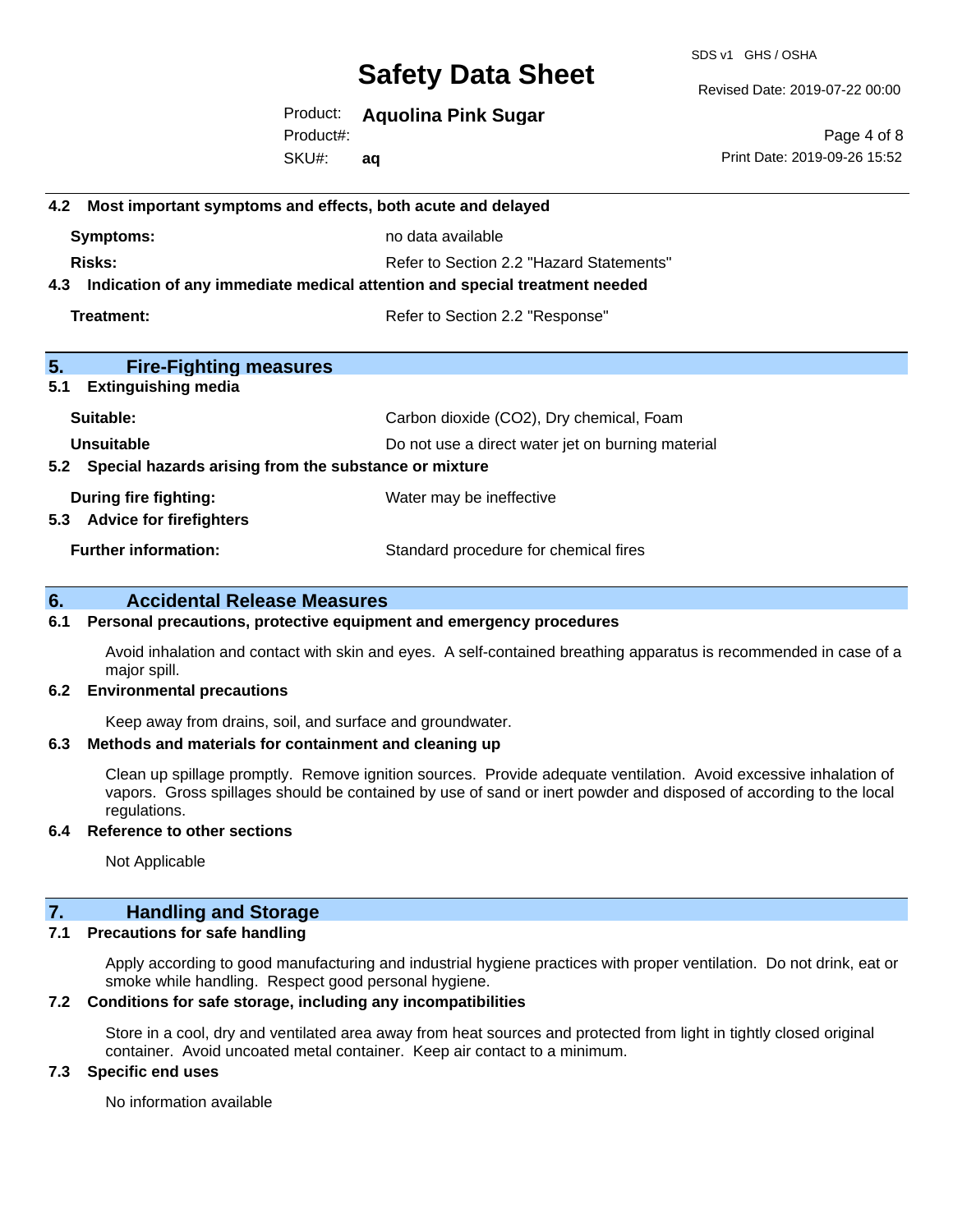Revised Date: 2019-07-22 00:00

Product: **Aquolina Pink Sugar** 

SKU#: Product#: **aq**

Page 5 of 8 Print Date: 2019-09-26 15:52

| 8.                                                    | <b>Exposure Controls/Personal Protection</b>                                                                                             |  |
|-------------------------------------------------------|------------------------------------------------------------------------------------------------------------------------------------------|--|
| 8.1 Control parameters                                |                                                                                                                                          |  |
| <b>Exposure Limits:</b>                               |                                                                                                                                          |  |
| <b>Component</b>                                      | ACGIH<br>ACGIH<br><b>OSHA</b><br><b>OSHA</b><br>STEL ppm TWA ppm STEL ppm<br>TWA ppm                                                     |  |
| 128-37-0                                              | 2<br><b>Butylated hydroxytoluene</b>                                                                                                     |  |
|                                                       | <b>Engineering Controls:</b> Use local exhaust as needed.                                                                                |  |
| 8.2 Exposure controls - Personal protective equipment |                                                                                                                                          |  |
| Eye protection:                                       | Tightly sealed goggles, face shield, or safety glasses with brow guards and side shields, etc.<br>as may be appropriate for the exposure |  |
| <b>Respiratory protection:</b>                        | Avoid excessive inhalation of concentrated vapors. Apply local ventilation where appropriate.                                            |  |
| <b>Skin protection:</b>                               | Avoid Skin contact. Use chemically resistant gloves as needed.                                                                           |  |

# **9. Physical and Chemical Properties**

## **9.1 Information on basic physical and chemical properties**

| Appearance:                  | Liquid                                 |
|------------------------------|----------------------------------------|
| Odor:                        | Conforms to Standard                   |
| Color:                       | Nearly Colorless to Yellow Tint (G0-3) |
| <b>Viscosity:</b>            | Liquid                                 |
| <b>Freezing Point:</b>       | Not determined                         |
| <b>Boiling Point:</b>        | Not determined                         |
| <b>Melting Point:</b>        | Not determined                         |
| <b>Flashpoint (CCCFP):</b>   | >200 F (93.33 C)                       |
| <b>Auto flammability:</b>    | Not determined                         |
| <b>Explosive Properties:</b> | None Expected                          |
| <b>Oxidizing properties:</b> | None Expected                          |
| Vapor Pressure (mmHg@20 C):  | 0.0456                                 |
| %VOC:                        | 0.05                                   |
| Specific Gravity @ 25 C:     | 1.0610                                 |
| Density @ 25 C:              | 1.0580                                 |
| Refractive Index @ 20 C:     | 1.5410                                 |
| Soluble in:                  | Oil                                    |

# **10. Stability and Reactivity**

| <b>10.1 Reactivity</b>                  | <b>None</b> |
|-----------------------------------------|-------------|
| <b>10.2 Chemical stability</b>          | Stable      |
| 10.3 Possibility of hazardous reactions | None known  |
| <b>10.4 Conditions to avoid</b>         | None known  |
|                                         |             |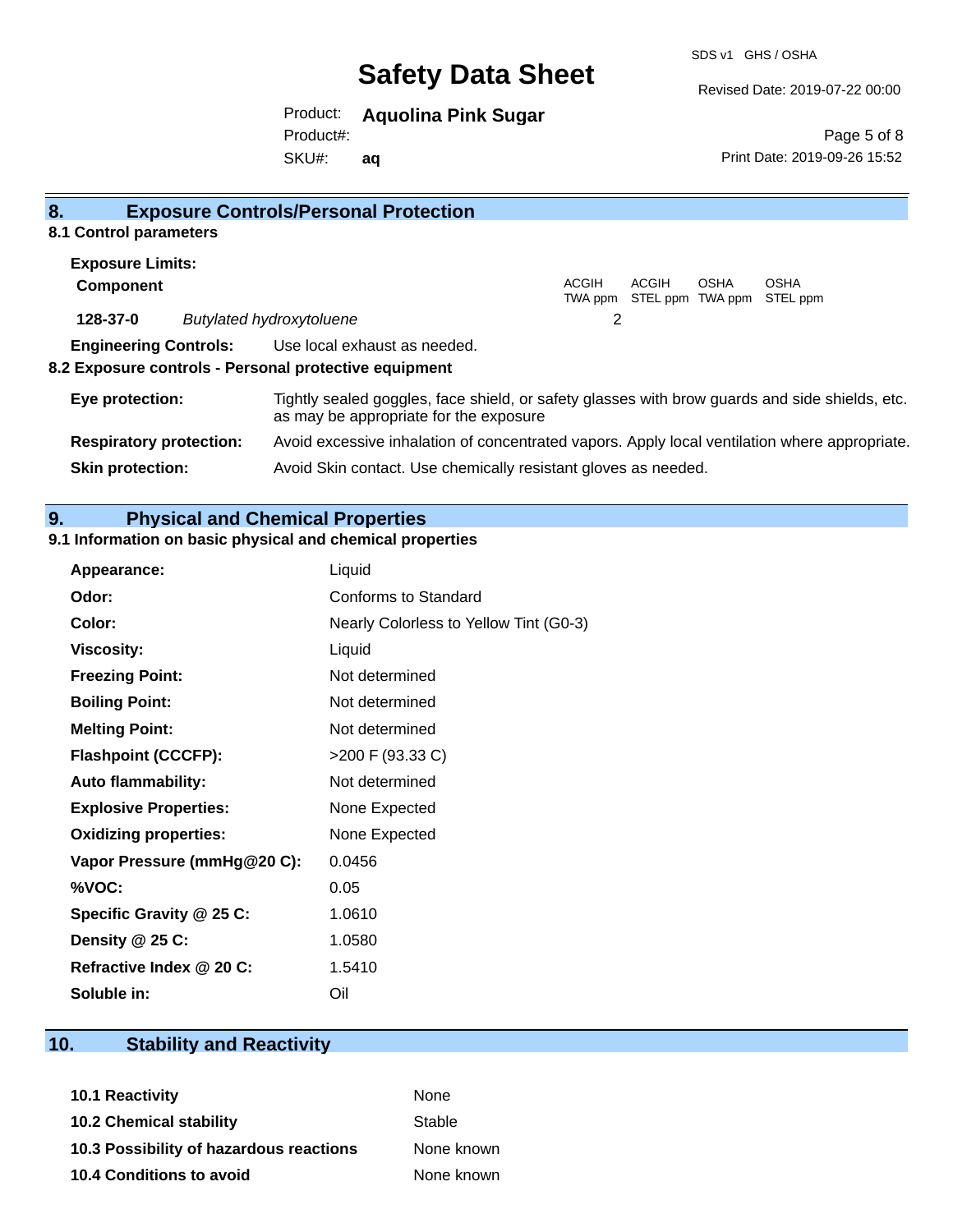SDS v1 GHS / OSHA

Revised Date: 2019-07-22 00:00

Product: **Aquolina Pink Sugar** 

SKU#: Product#: **aq**

Page 6 of 8 Print Date: 2019-09-26 15:52

**10.5 Incompatible materials** Strong oxidizing agents, strong acids, and alkalis

**10.6 Hazardous decomposition products** None known

# **11. Toxicological Information**

**11.1 Toxicological Effects**

Acute Toxicity Estimates (ATEs) based on the individual Ingredient Toxicity Data utilizing the "Additivity Formula"

| Acute toxicity - Oral - (Rat) mg/kg                | (LD50: 1950.7089) Harmful if swallowed                   |
|----------------------------------------------------|----------------------------------------------------------|
| Acute toxicity - Dermal - (Rabbit) mg/kg           | (LD50: 3318.1461) May be harmful in contact with skin    |
| Acute toxicity - Inhalation - (Rat) mg/L/4hr       | (LD50: 57.4861) May be harmful if inhaled                |
| <b>Skin corrosion / irritation</b>                 | May be harmful if inhaled                                |
| Serious eye damage / irritation                    | Not classified - the classification criteria are not met |
| <b>Respiratory sensitization</b>                   | Not classified - the classification criteria are not met |
| <b>Skin sensitization</b>                          | May cause an allergic skin reaction                      |
| <b>Germ cell mutagenicity</b>                      | Not classified - the classification criteria are not met |
| Carcinogenicity                                    | Not classified - the classification criteria are not met |
| <b>Reproductive toxicity</b>                       | Suspected of damaging fertility or the unborn child      |
| Specific target organ toxicity - single exposure   | Not classified - the classification criteria are not met |
| Specific target organ toxicity - repeated exposure | Not classified - the classification criteria are not met |
| <b>Aspiration hazard</b>                           | Not classified - the classification criteria are not met |

#### **12. Ecological Information 12.1 Toxicity**

| Very Toxic to aquatic life                      |  |
|-------------------------------------------------|--|
| Toxic to aquatic life with long lasting effects |  |
| no data available                               |  |
| no data available                               |  |
|                                                 |  |
| no data available                               |  |
| no data available                               |  |
| no data available                               |  |
| no data available                               |  |
|                                                 |  |

### **13. Disposal Conditions**

# **13.1 Waste treatment methods**

Do not allow product to reach sewage systems. Dispose of in accordance with all local and national regulations. Send to a licensed waste management company.The product should not be allowed to enter drains, water courses or the soil. Do not contaminate ponds, waterways or ditches with chemical or used container.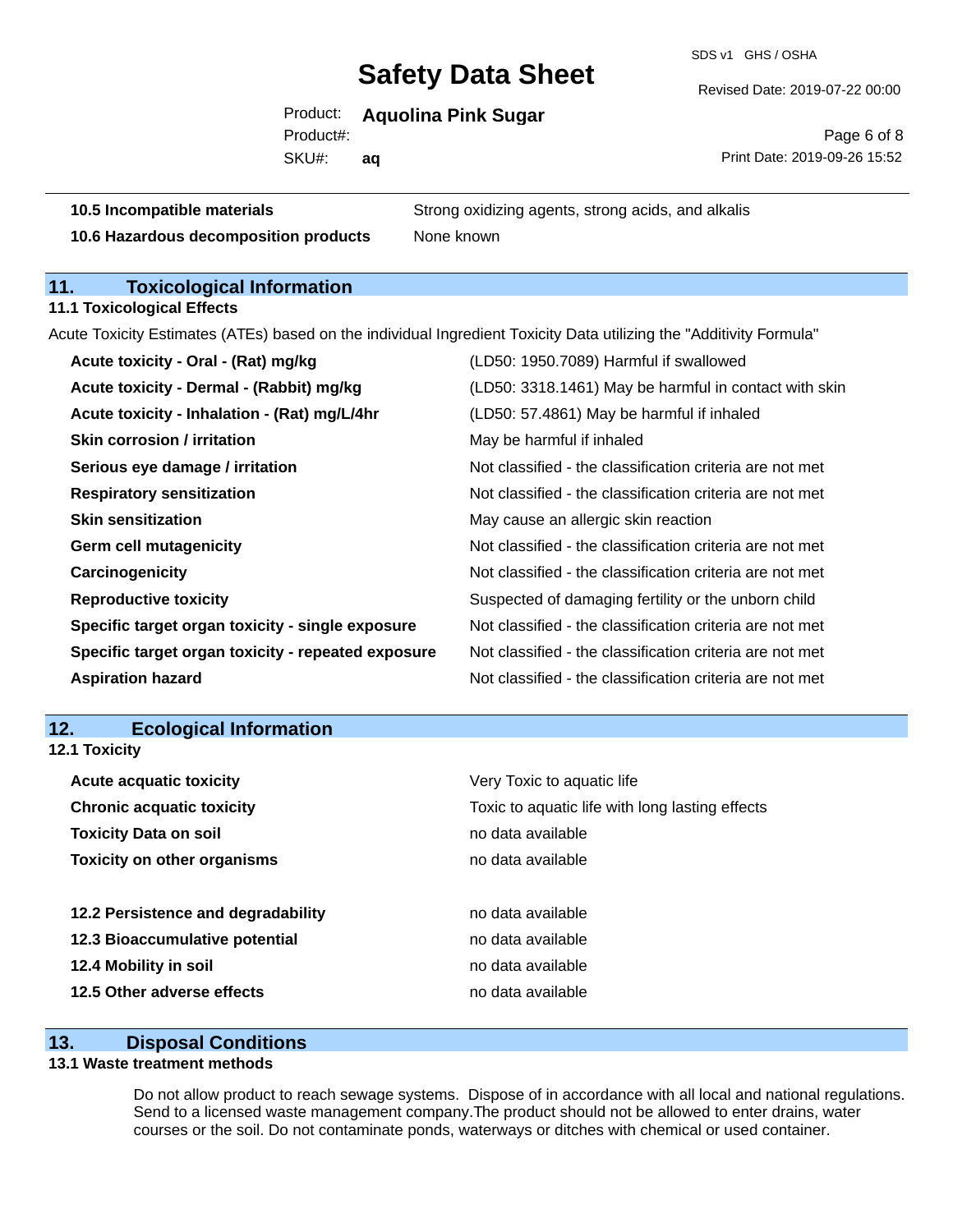SDS v1 GHS / OSHA

Revised Date: 2019-07-22 00:00

Product: **Aquolina Pink Sugar** 

Product#:

SKU#: **aq**

Page 7 of 8 Print Date: 2019-09-26 15:52

# **14. Transport Information**

| <b>Marine Pollutant</b>                                       | Yes. Ingredient of greatest environmental impact:<br>120-51-4 : (40 - 50 %) : Benzyl Benzoate |              |                                     |                 |               |  |
|---------------------------------------------------------------|-----------------------------------------------------------------------------------------------|--------------|-------------------------------------|-----------------|---------------|--|
| <b>Regulator</b>                                              |                                                                                               | <b>Class</b> | <b>Pack Group</b>                   | <b>Sub Risk</b> | UN-nr.        |  |
| U.S. DOT (Non-Bulk)                                           |                                                                                               |              | Not Regulated - Not Dangerous Goods |                 |               |  |
| <b>Chemicals NOI</b>                                          |                                                                                               |              |                                     |                 |               |  |
| <b>ADR/RID (International Road/Rail)</b>                      |                                                                                               |              |                                     |                 |               |  |
| <b>Environmentally Hazardous</b><br>Substance, Liquid, n.o.s. |                                                                                               | 9            | Ш                                   |                 | UN3082        |  |
| <b>IATA (Air Cargo)</b>                                       |                                                                                               |              |                                     |                 |               |  |
| <b>Environmentally Hazardous</b><br>Substance, Liquid, n.o.s. |                                                                                               | 9            | Ш                                   |                 | <b>UN3082</b> |  |
| IMDG (Sea)                                                    |                                                                                               |              |                                     |                 |               |  |
| <b>Environmentally Hazardous</b><br>Substance, Liquid, n.o.s. |                                                                                               | 9            | Ш                                   |                 | UN3082        |  |

| 15.<br><b>Regulatory Information</b>                                 |                                                              |
|----------------------------------------------------------------------|--------------------------------------------------------------|
| <b>U.S. Federal Regulations</b>                                      |                                                              |
| <b>TSCA (Toxic Substance Control Act)</b>                            | All components of the substance/mixture are listed or exempt |
| 40 CFR(EPCRA, SARA, CERCLA and CAA)<br><b>U.S. State Regulations</b> | This product contains NO components of concern.              |
| <b>California Proposition 65 Warning</b>                             | This product contains the following components:              |
| 123-35-3(NF 204-622-5 0.01 - 0.1%                                    | beta-Myrcene (Natural Source)                                |
| <b>Canadian Regulations</b>                                          |                                                              |
| <b>DSL</b>                                                           | 100.00% of the components are listed or exempt.              |

# **16. Other Information**

### **GHS H-Statements referred to under section 3 and not listed in section 2**

| H226 : Flammable liquid and vapour                          | H227 : Combustible liquid                                |
|-------------------------------------------------------------|----------------------------------------------------------|
| H303: May be harmful if swallowed                           | H304 : May be fatal if swallowed and enters airways      |
| H316 : Causes mild skin irritation                          | H317 : May cause an allergic skin reaction               |
| H319 : Causes serious eye irritation                        | H320 : Causes eye irritation                             |
| H401 : Toxic to aquatic life                                | H402 : Harmful to aquatic life                           |
| H410 : Very toxic to aquatic life with long lasting effects | H412 : Harmful to aquatic life with long lasting effects |
| <b>Total Fractional Values</b>                              |                                                          |
| (TFV) Risk                                                  | (TFV) Risk                                               |
| (86.98) Acute Toxicity Inhalation, Category 5               | (69.08) Aquatic Chronic Toxicity, Category 3             |
| (8.50) Sensitization, Skin, Category 1B                     | (6.90) Aquatic Chronic Toxicity, Category 2              |
| (2.83) Skin Corrosion/Irritation, Category 3                | (2.64) Aquatic Chronic Toxicity, Category 4              |
| (2.50) Aquatic Acute Toxicity, Category 1                   | (1.51) Acute Toxicity Dermal, Category 5                 |